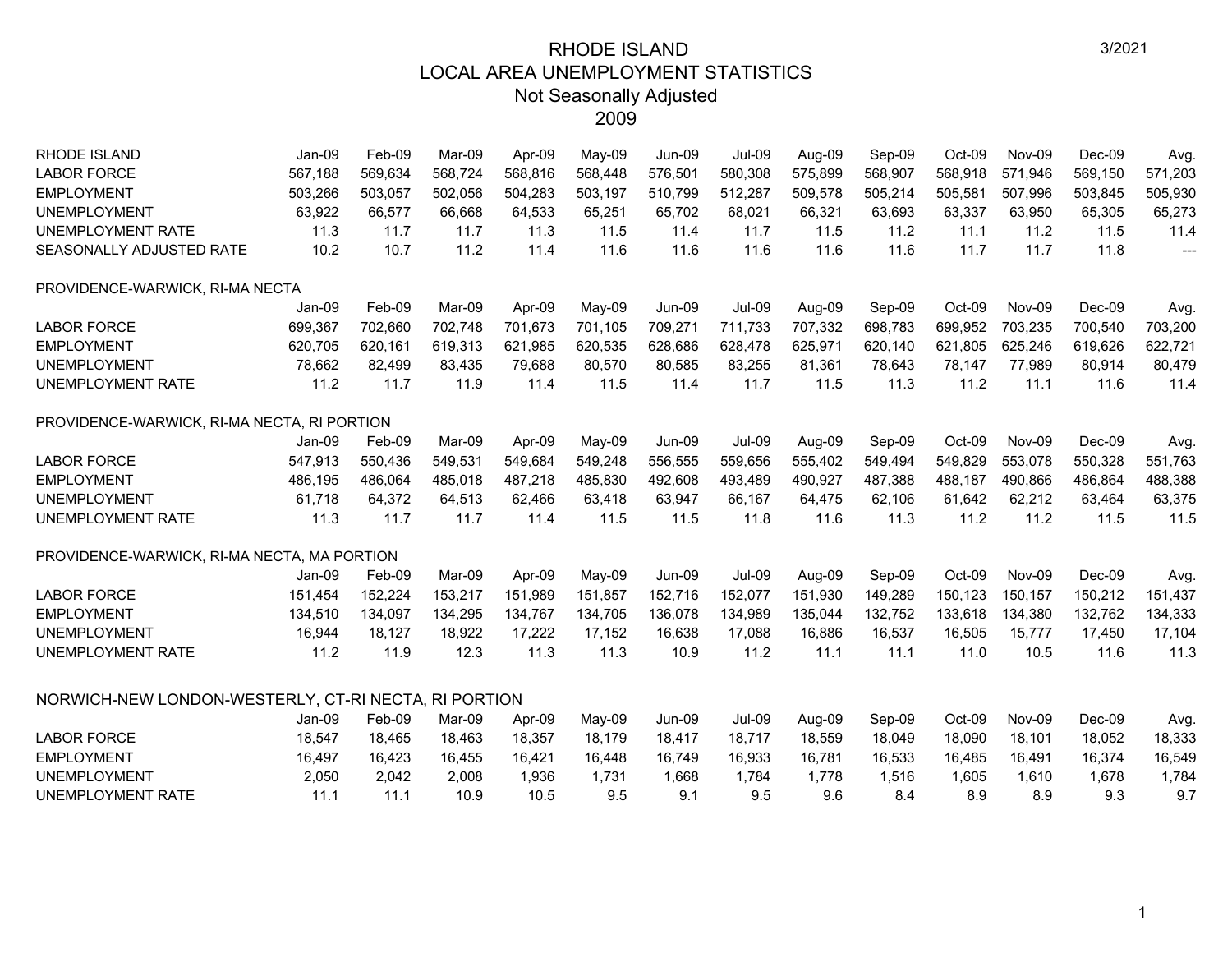| <b>BARRINGTON</b>        | Jan-09 | Feb-09 | Mar-09 | Apr-09 | May-09 | Jun-09        | <b>Jul-09</b> | Aug-09 | Sep-09 | Oct-09 | <b>Nov-09</b> | $Dec-09$ | Avg.   |
|--------------------------|--------|--------|--------|--------|--------|---------------|---------------|--------|--------|--------|---------------|----------|--------|
| <b>LABOR FORCE</b>       | 8,280  | 8,320  | 8,298  | 8,339  | 8,383  | 8,499         | 8,551         | 8,534  | 8,477  | 8,448  | 8,498         | 8,451    | 8,423  |
| <b>EMPLOYMENT</b>        | 7,656  | 7,652  | 7,637  | 7,672  | 7,650  | 7,757         | 7,771         | 7,730  | 7,673  | 7,687  | 7,730         | 7,665    | 7,690  |
| <b>UNEMPLOYMENT</b>      | 624    | 668    | 661    | 667    | 733    | 742           | 780           | 804    | 804    | 761    | 768           | 786      | 733    |
| <b>UNEMPLOYMENT RATE</b> | 7.5    | 8.0    | 8.0    | 8.0    | 8.7    | 8.7           | 9.1           | 9.4    | 9.5    | 9.0    | 9.0           | 9.3      | 8.7    |
| <b>BRISTOL</b>           | Jan-09 | Feb-09 | Mar-09 | Apr-09 | May-09 | Jun-09        | <b>Jul-09</b> | Aug-09 | Sep-09 | Oct-09 | Nov-09        | Dec-09   | Avg.   |
| <b>LABOR FORCE</b>       | 12,608 | 12,604 | 12,561 | 12,515 | 12,487 | 12,617        | 12,698        | 12,561 | 12,439 | 12,444 | 12,527        | 12,547   | 12,551 |
| <b>EMPLOYMENT</b>        | 11,119 | 11,117 | 11,093 | 11,143 | 11,111 | 11,266        | 11,288        | 11,228 | 11,148 | 11,166 | 11,226        | 11,134   | 11,170 |
| <b>UNEMPLOYMENT</b>      | 1,489  | 1,487  | 1,468  | 1,372  | 1,376  | 1,351         | 1,410         | 1,333  | 1,291  | 1,278  | 1,301         | 1,413    | 1,381  |
| <b>UNEMPLOYMENT RATE</b> | 11.8   | 11.8   | 11.7   | 11.0   | 11.0   | 10.7          | 11.1          | 10.6   | 10.4   | 10.3   | 10.4          | 11.3     | 11.0   |
| <b>BURRILLVILLE</b>      | Jan-09 | Feb-09 | Mar-09 | Apr-09 | May-09 | Jun-09        | <b>Jul-09</b> | Aug-09 | Sep-09 | Oct-09 | Nov-09        | $Dec-09$ | Avg.   |
| <b>LABOR FORCE</b>       | 10,014 | 10,076 | 10,079 | 10,101 | 10,014 | 10,131        | 10,229        | 10,133 | 10,014 | 10,009 | 10,081        | 10,105   | 10,083 |
| <b>EMPLOYMENT</b>        | 8,877  | 8,876  | 8,857  | 8,897  | 8,874  | 8,996         | 9,012         | 8,965  | 8,899  | 8,915  | 8,965         | 8,890    | 8,919  |
| <b>UNEMPLOYMENT</b>      | 1,137  | 1,200  | 1,222  | 1,204  | 1,140  | 1,135         | 1,217         | 1,168  | 1,115  | 1,094  | 1,116         | 1,215    | 1,164  |
| <b>UNEMPLOYMENT RATE</b> | 11.4   | 11.9   | 12.1   | 11.9   | 11.4   | 11.2          | 11.9          | 11.5   | 11.1   | 10.9   | 11.1          | 12.0     | 11.5   |
| <b>CENTRAL FALLS</b>     | Jan-09 | Feb-09 | Mar-09 | Apr-09 | May-09 | Jun-09        | <b>Jul-09</b> | Aug-09 | Sep-09 | Oct-09 | Nov-09        | Dec-09   | Avg.   |
| <b>LABOR FORCE</b>       | 8,343  | 8,437  | 8,423  | 8,335  | 8,377  | 8,479         | 8,481         | 8,315  | 8,210  | 8,223  | 8,210         | 8,133    | 8,331  |
| <b>EMPLOYMENT</b>        | 7,071  | 7,069  | 7,053  | 7,086  | 7,065  | 7,166         | 7,177         | 7,140  | 7,089  | 7,100  | 7,139         | 7,079    | 7,103  |
| <b>UNEMPLOYMENT</b>      | 1,272  | 1,368  | 1,370  | 1,249  | 1,312  | 1,313         | 1,304         | 1,175  | 1,121  | 1,123  | 1,071         | 1,054    | 1,228  |
| <b>UNEMPLOYMENT RATE</b> | 15.2   | 16.2   | 16.3   | 15.0   | 15.7   | 15.5          | 15.4          | 14.1   | 13.7   | 13.7   | 13.0          | 13.0     | 14.7   |
| <b>CHARLESTOWN</b>       | Jan-09 | Feb-09 | Mar-09 | Apr-09 | May-09 | <b>Jun-09</b> | <b>Jul-09</b> | Aug-09 | Sep-09 | Oct-09 | Nov-09        | $Dec-09$ | Avg.   |
| <b>LABOR FORCE</b>       | 4,842  | 4,872  | 4,852  | 4,846  | 4,738  | 4,750         | 4,821         | 4,821  | 4,714  | 4,768  | 4,773         | 4,776    | 4,798  |
| <b>EMPLOYMENT</b>        | 4,236  | 4,234  | 4,225  | 4,244  | 4,234  | 4,290         | 4,300         | 4,277  | 4,246  | 4,253  | 4,276         | 4,240    | 4,255  |
| <b>UNEMPLOYMENT</b>      | 606    | 638    | 627    | 602    | 504    | 460           | 521           | 544    | 468    | 515    | 497           | 536      | 543    |
| <b>UNEMPLOYMENT RATE</b> | 12.5   | 13.1   | 12.9   | 12.4   | 10.6   | 9.7           | 10.8          | 11.3   | 9.9    | 10.8   | 10.4          | 11.2     | 11.3   |
| <b>COVENTRY</b>          | Jan-09 | Feb-09 | Mar-09 | Apr-09 | May-09 | Jun-09        | <b>Jul-09</b> | Aug-09 | Sep-09 | Oct-09 | Nov-09        | $Dec-09$ | Avg.   |
| <b>LABOR FORCE</b>       | 20,760 | 20,765 | 20,755 | 20,940 | 20,772 | 21,024        | 21,124        | 21,071 | 20,744 | 20,808 | 21,011        | 20,815   | 20,883 |
| <b>EMPLOYMENT</b>        | 18,514 | 18,509 | 18,468 | 18,552 | 18,499 | 18,758        | 18,791        | 18,693 | 18,559 | 18,589 | 18,691        | 18,540   | 18,597 |
| <b>UNEMPLOYMENT</b>      | 2,246  | 2,256  | 2,287  | 2,388  | 2,273  | 2,266         | 2,333         | 2,378  | 2,185  | 2,219  | 2,320         | 2,275    | 2,286  |
| <b>UNEMPLOYMENT RATE</b> | 10.8   | 10.9   | 11.0   | 11.4   | 10.9   | 10.8          | 11.0          | 11.3   | 10.5   | 10.7   | 11.0          | 10.9     | 10.9   |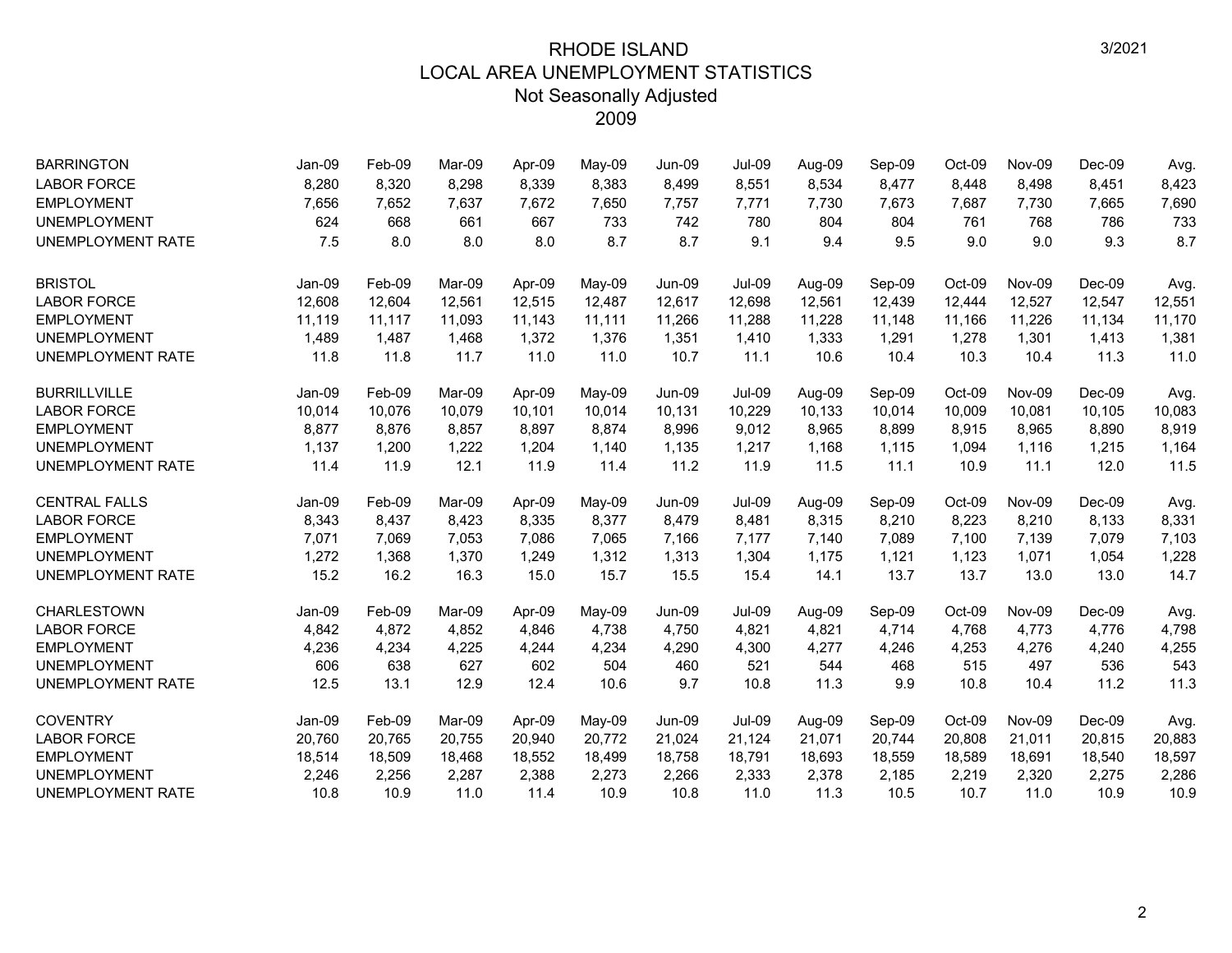| <b>CRANSTON</b>          | Jan-09 | Feb-09 | Mar-09 | Apr-09 | May-09 | <b>Jun-09</b> | <b>Jul-09</b> | Aug-09 | Sep-09 | Oct-09 | <b>Nov-09</b> | $Dec-09$ | Avg.   |
|--------------------------|--------|--------|--------|--------|--------|---------------|---------------|--------|--------|--------|---------------|----------|--------|
| <b>LABOR FORCE</b>       | 42,089 | 42,319 | 42,311 | 42,211 | 42,405 | 43,026        | 43,133        | 42,808 | 42,552 | 42,459 | 42,694        | 42,316   | 42,527 |
| <b>EMPLOYMENT</b>        | 37,455 | 37,445 | 37,364 | 37,534 | 37,427 | 37,948        | 38,017        | 37,820 | 37,547 | 37,609 | 37,814        | 37,506   | 37,624 |
| <b>UNEMPLOYMENT</b>      | 4,634  | 4.874  | 4,947  | 4,677  | 4,978  | 5,078         | 5.116         | 4,988  | 5,005  | 4,850  | 4,880         | 4,810    | 4,903  |
| <b>UNEMPLOYMENT RATE</b> | 11.0   | 11.5   | 11.7   | 11.1   | 11.7   | 11.8          | 11.9          | 11.7   | 11.8   | 11.4   | 11.4          | 11.4     | 11.5   |
| <b>CUMBERLAND</b>        | Jan-09 | Feb-09 | Mar-09 | Apr-09 | May-09 | <b>Jun-09</b> | <b>Jul-09</b> | Aug-09 | Sep-09 | Oct-09 | Nov-09        | $Dec-09$ | Avg.   |
| <b>LABOR FORCE</b>       | 19,763 | 19,911 | 19,931 | 19,961 | 19,882 | 20,153        | 20,268        | 20,266 | 19,892 | 19,941 | 20,022        | 19,923   | 19,993 |
| <b>EMPLOYMENT</b>        | 17,822 | 17,816 | 17,777 | 17,859 | 17,807 | 18,057        | 18,088        | 17,994 | 17,864 | 17,893 | 17,991        | 17,845   | 17,901 |
| <b>UNEMPLOYMENT</b>      | 1,941  | 2,095  | 2,154  | 2,102  | 2,075  | 2,096         | 2,180         | 2,272  | 2,028  | 2,048  | 2,031         | 2,078    | 2,092  |
| UNEMPLOYMENT RATE        | 9.8    | 10.5   | 10.8   | 10.5   | 10.4   | 10.4          | 10.8          | 11.2   | 10.2   | 10.3   | 10.1          | 10.4     | 10.5   |
| <b>EAST GREENWICH</b>    | Jan-09 | Feb-09 | Mar-09 | Apr-09 | May-09 | <b>Jun-09</b> | <b>Jul-09</b> | Aug-09 | Sep-09 | Oct-09 | Nov-09        | $Dec-09$ | Avg.   |
| <b>LABOR FORCE</b>       | 6,988  | 6,994  | 6.966  | 6,949  | 6,967  | 7,085         | 7,090         | 7,107  | 7,044  | 7,076  | 7,057         | 7,042    | 7,031  |
| <b>EMPLOYMENT</b>        | 6,273  | 6,272  | 6,259  | 6,286  | 6,268  | 6,356         | 6,369         | 6,333  | 6,288  | 6,299  | 6,333         | 6,282    | 6,302  |
| <b>UNEMPLOYMENT</b>      | 715    | 722    | 707    | 663    | 699    | 729           | 721           | 774    | 756    | 777    | 724           | 760      | 729    |
| UNEMPLOYMENT RATE        | 10.2   | 10.3   | 10.1   | 9.5    | 10.0   | 10.3          | 10.2          | 10.9   | 10.7   | 11.0   | 10.3          | 10.8     | 10.4   |
| <b>EAST PROVIDENCE</b>   | Jan-09 | Feb-09 | Mar-09 | Apr-09 | May-09 | Jun-09        | <b>Jul-09</b> | Aug-09 | Sep-09 | Oct-09 | Nov-09        | $Dec-09$ | Avg.   |
| <b>LABOR FORCE</b>       | 26,158 | 26,238 | 26,221 | 26,274 | 26,192 | 26,603        | 26,600        | 26,426 | 26,198 | 26,202 | 26,277        | 26,203   | 26,300 |
| <b>EMPLOYMENT</b>        | 23,003 | 22,996 | 22,948 | 23,052 | 22,985 | 23,306        | 23,349        | 23,228 | 23,059 | 23,098 | 23,223        | 23,035   | 23,107 |
| <b>UNEMPLOYMENT</b>      | 3,155  | 3,242  | 3,273  | 3,222  | 3,207  | 3,297         | 3,251         | 3,198  | 3,139  | 3,104  | 3,054         | 3,168    | 3,193  |
| UNEMPLOYMENT RATE        | 12.1   | 12.4   | 12.5   | 12.3   | 12.2   | 12.4          | 12.2          | 12.1   | 12.0   | 11.8   | 11.6          | 12.1     | 12.1   |
| <b>EXETER</b>            | Jan-09 | Feb-09 | Mar-09 | Apr-09 | May-09 | <b>Jun-09</b> | <b>Jul-09</b> | Aug-09 | Sep-09 | Oct-09 | Nov-09        | $Dec-09$ | Avg.   |
| <b>LABOR FORCE</b>       | 3,859  | 3,844  | 3,825  | 3,829  | 3,770  | 3,808         | 3,885         | 3,853  | 3,822  | 3,844  | 3,864         | 3,847    | 3,838  |
| <b>EMPLOYMENT</b>        | 3,448  | 3,446  | 3,439  | 3,455  | 3,445  | 3,492         | 3,500         | 3,480  | 3,455  | 3,461  | 3,481         | 3,452    | 3,463  |
| <b>UNEMPLOYMENT</b>      | 411    | 398    | 386    | 374    | 325    | 316           | 385           | 373    | 367    | 383    | 383           | 395      | 375    |
| <b>UNEMPLOYMENT RATE</b> | 10.7   | 10.4   | 10.1   | 9.8    | 8.6    | 8.3           | 9.9           | 9.7    | 9.6    | 10.0   | 9.9           | 10.3     | 9.8    |
| <b>FOSTER</b>            | Jan-09 | Feb-09 | Mar-09 | Apr-09 | May-09 | <b>Jun-09</b> | <b>Jul-09</b> | Aug-09 | Sep-09 | Oct-09 | Nov-09        | $Dec-09$ | Avg.   |
| <b>LABOR FORCE</b>       | 2,769  | 2,774  | 2,782  | 2,765  | 2,732  | 2,767         | 2,815         | 2,785  | 2,732  | 2,740  | 2,760         | 2,767    | 2,766  |
| <b>EMPLOYMENT</b>        | 2,431  | 2,430  | 2,425  | 2,436  | 2,428  | 2,463         | 2,467         | 2,454  | 2,437  | 2,440  | 2,455         | 2,434    | 2,442  |
| <b>UNEMPLOYMENT</b>      | 338    | 344    | 357    | 329    | 304    | 304           | 348           | 331    | 295    | 300    | 305           | 333      | 324    |
| UNEMPLOYMENT RATE        | 12.2   | 12.4   | 12.8   | 11.9   | 11.1   | 11.0          | 12.4          | 11.9   | 10.8   | 10.9   | 11.1          | 12.0     | 11.7   |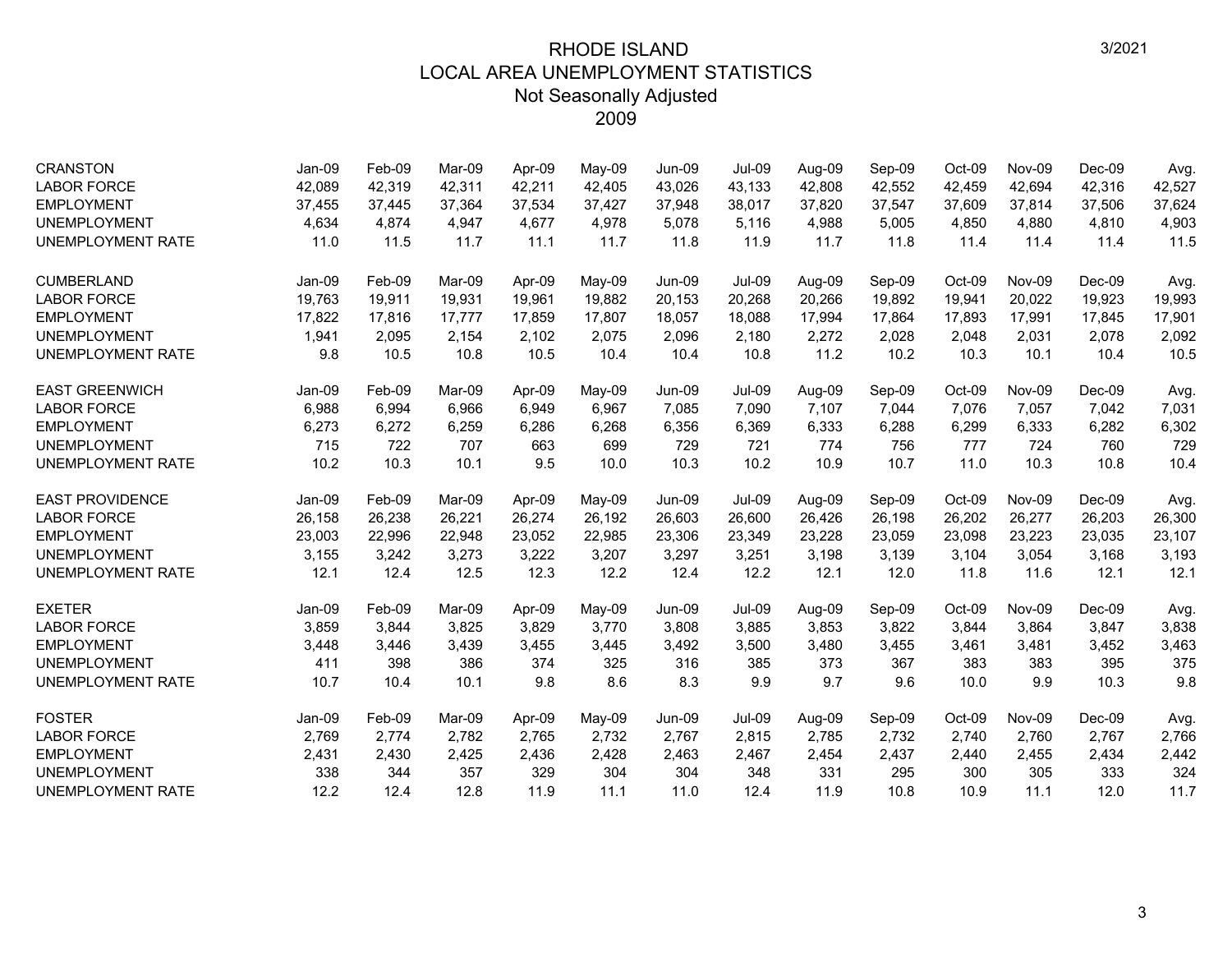| <b>GLOCESTER</b>         | Jan-09 | Feb-09 | Mar-09 | Apr-09 | May-09 | Jun-09        | <b>Jul-09</b> | Aug-09 | Sep-09 | $Oct-09$ | Nov-09 | $Dec-09$ | Avg.   |
|--------------------------|--------|--------|--------|--------|--------|---------------|---------------|--------|--------|----------|--------|----------|--------|
| <b>LABOR FORCE</b>       | 6,507  | 6,516  | 6,533  | 6,531  | 6,505  | 6,595         | 6,639         | 6,608  | 6,524  | 6,472    | 6,536  | 6,550    | 6,543  |
| <b>EMPLOYMENT</b>        | 5,906  | 5,906  | 5,893  | 5,919  | 5,901  | 5,985         | 5,995         | 5,964  | 5,921  | 5,929    | 5,963  | 5,915    | 5,933  |
| <b>UNEMPLOYMENT</b>      | 601    | 610    | 640    | 612    | 604    | 610           | 644           | 644    | 603    | 543      | 573    | 635      | 610    |
| <b>UNEMPLOYMENT RATE</b> | 9.2    | 9.4    | 9.8    | 9.4    | 9.3    | 9.2           | 9.7           | 9.7    | 9.2    | 8.4      | 8.8    | 9.7      | 9.3    |
| <b>HOPKINTON</b>         | Jan-09 | Feb-09 | Mar-09 | Apr-09 | May-09 | <b>Jun-09</b> | <b>Jul-09</b> | Aug-09 | Sep-09 | Oct-09   | Nov-09 | $Dec-09$ | Avg.   |
| <b>LABOR FORCE</b>       | 4,912  | 4,933  | 4,896  | 4,933  | 4,819  | 4,849         | 4,907         | 4,897  | 4,767  | 4,768    | 4,876  | 4,855    | 4,868  |
| <b>EMPLOYMENT</b>        | 4,321  | 4,319  | 4,309  | 4,330  | 4,318  | 4,376         | 4,385         | 4,362  | 4,331  | 4,338    | 4,362  | 4,327    | 4,340  |
| <b>UNEMPLOYMENT</b>      | 591    | 614    | 587    | 603    | 501    | 473           | 522           | 535    | 436    | 430      | 514    | 528      | 528    |
| <b>UNEMPLOYMENT RATE</b> | 12.0   | 12.4   | 12.0   | 12.2   | 10.4   | 9.8           | 10.6          | 10.9   | 9.1    | 9.0      | 10.5   | 10.9     | 10.8   |
| <b>JAMESTOWN</b>         | Jan-09 | Feb-09 | Mar-09 | Apr-09 | May-09 | <b>Jun-09</b> | <b>Jul-09</b> | Aug-09 | Sep-09 | Oct-09   | Nov-09 | $Dec-09$ | Avg.   |
| <b>LABOR FORCE</b>       | 3,084  | 3,087  | 3,076  | 3,064  | 3,055  | 3,115         | 3,128         | 3,110  | 3,077  | 3,133    | 3,153  | 3,121    | 3,101  |
| <b>EMPLOYMENT</b>        | 2,852  | 2,853  | 2,846  | 2,859  | 2,850  | 2,890         | 2,896         | 2,881  | 2,860  | 2,863    | 2,880  | 2,857    | 2,866  |
| <b>UNEMPLOYMENT</b>      | 232    | 234    | 230    | 205    | 205    | 225           | 232           | 229    | 217    | 270      | 273    | 264      | 235    |
| <b>UNEMPLOYMENT RATE</b> | 7.5    | 7.6    | 7.5    | 6.7    | 6.7    | 7.2           | 7.4           | 7.4    | 7.1    | 8.6      | 8.7    | 8.5      | 7.6    |
| <b>JOHNSTON</b>          | Jan-09 | Feb-09 | Mar-09 | Apr-09 | May-09 | <b>Jun-09</b> | <b>Jul-09</b> | Aug-09 | Sep-09 | Oct-09   | Nov-09 | $Dec-09$ | Avg.   |
| <b>LABOR FORCE</b>       | 15,841 | 15,948 | 15,880 | 15,793 | 15,768 | 15,963        | 16,032        | 15,952 | 15,814 | 15,801   | 15,867 | 15,798   | 15,872 |
| <b>EMPLOYMENT</b>        | 13,888 | 13,885 | 13,856 | 13,917 | 13,879 | 14,072        | 14,097        | 14,024 | 13,924 | 13,947   | 14,023 | 13,908   | 13,952 |
| <b>UNEMPLOYMENT</b>      | 1,953  | 2,063  | 2,024  | 1,876  | 1,889  | 1,891         | 1,935         | 1,928  | 1,890  | 1,854    | 1,844  | 1,890    | 1,920  |
| <b>UNEMPLOYMENT RATE</b> | 12.3   | 12.9   | 12.7   | 11.9   | 12.0   | 11.8          | 12.1          | 12.1   | 12.0   | 11.7     | 11.6   | 12.0     | 12.1   |
| <b>LINCOLN</b>           | Jan-09 | Feb-09 | Mar-09 | Apr-09 | May-09 | <b>Jun-09</b> | <b>Jul-09</b> | Aug-09 | Sep-09 | Oct-09   | Nov-09 | $Dec-09$ | Avg.   |
| <b>LABOR FORCE</b>       | 12,406 | 12,498 | 12,509 | 12,590 | 12,511 | 12,625        | 12,793        | 12,660 | 12,456 | 12,497   | 12,542 | 12,427   | 12,543 |
| <b>EMPLOYMENT</b>        | 11,163 | 11,160 | 11,137 | 11,187 | 11,155 | 11,311        | 11,332        | 11,272 | 11,191 | 11,210   | 11,271 | 11,178   | 11,214 |
| <b>UNEMPLOYMENT</b>      | 1,243  | 1,338  | 1,372  | 1,403  | 1,356  | 1,314         | 1,461         | 1,388  | 1,265  | 1,287    | 1,271  | 1,249    | 1,329  |
| <b>UNEMPLOYMENT RATE</b> | 10.0   | 10.7   | 11.0   | 11.1   | 10.8   | 10.4          | 11.4          | 11.0   | 10.2   | 10.3     | 10.1   | 10.1     | 10.6   |
| LITTLE COMPTON           | Jan-09 | Feb-09 | Mar-09 | Apr-09 | May-09 | Jun-09        | <b>Jul-09</b> | Aug-09 | Sep-09 | Oct-09   | Nov-09 | Dec-09   | Avg.   |
| <b>LABOR FORCE</b>       | 2,013  | 2,013  | 2,011  | 1,974  | 1,967  | 1,969         | 2,005         | 1,976  | 1,952  | 1,959    | 1,978  | 2,002    | 1,985  |
| <b>EMPLOYMENT</b>        | 1,780  | 1,781  | 1,776  | 1,783  | 1,780  | 1,803         | 1,807         | 1,799  | 1,784  | 1,788    | 1,797  | 1,784    | 1,789  |
| <b>UNEMPLOYMENT</b>      | 233    | 232    | 235    | 191    | 187    | 166           | 198           | 177    | 168    | 171      | 181    | 218      | 196    |
| <b>UNEMPLOYMENT RATE</b> | 11.6   | 11.5   | 11.7   | 9.7    | 9.5    | 8.4           | 9.9           | 9.0    | 8.6    | 8.7      | 9.2    | 10.9     | 9.9    |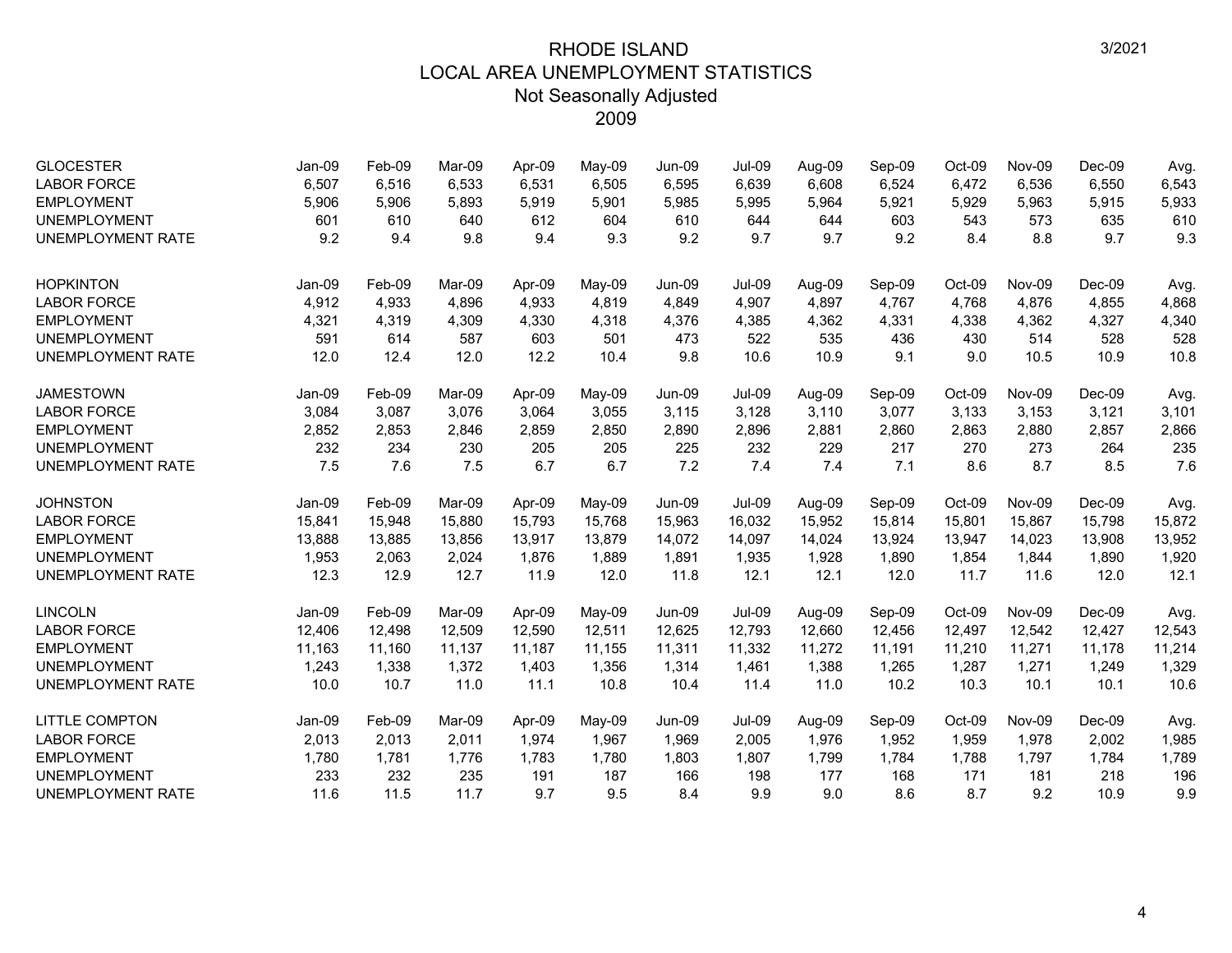| <b>MIDDLETOWN</b>        | Jan-09 | Feb-09 | Mar-09 | Apr-09 | May-09 | Jun-09        | <b>Jul-09</b> | Aug-09 | Sep-09 | Oct-09 | Nov-09 | $Dec-09$ | Avg.   |
|--------------------------|--------|--------|--------|--------|--------|---------------|---------------|--------|--------|--------|--------|----------|--------|
| <b>LABOR FORCE</b>       | 8,191  | 8,177  | 8,153  | 8,035  | 7,974  | 8,071         | 8,095         | 8,143  | 8,053  | 8,163  | 8,228  | 8,201    | 8,123  |
| <b>EMPLOYMENT</b>        | 7,272  | 7.269  | 7,253  | 7,286  | 7,266  | 7,368         | 7,380         | 7,343  | 7,289  | 7,302  | 7,342  | 7,282    | 7,304  |
| <b>UNEMPLOYMENT</b>      | 919    | 908    | 900    | 749    | 708    | 703           | 715           | 800    | 764    | 861    | 886    | 919      | 819    |
| <b>UNEMPLOYMENT RATE</b> | 11.2   | 11.1   | 11.0   | 9.3    | 8.9    | 8.7           | 8.8           | 9.8    | 9.5    | 10.5   | 10.8   | 11.2     | 10.1   |
| <b>NARRAGANSETT</b>      | Jan-09 | Feb-09 | Mar-09 | Apr-09 | May-09 | Jun-09        | <b>Jul-09</b> | Aug-09 | Sep-09 | Oct-09 | Nov-09 | $Dec-09$ | Avg.   |
| <b>LABOR FORCE</b>       | 9,778  | 9,803  | 9,756  | 9,748  | 9,723  | 9,876         | 9,840         | 9,772  | 9,732  | 9,735  | 9,866  | 9,850    | 9,790  |
| <b>EMPLOYMENT</b>        | 9,036  | 9,033  | 9,014  | 9,055  | 9,028  | 9,155         | 9,171         | 9,123  | 9,057  | 9,072  | 9,122  | 9,049    | 9,076  |
| <b>UNEMPLOYMENT</b>      | 742    | 770    | 742    | 693    | 695    | 721           | 669           | 649    | 675    | 663    | 744    | 801      | 714    |
| <b>UNEMPLOYMENT RATE</b> | 7.6    | 7.9    | 7.6    | 7.1    | 7.1    | 7.3           | 6.8           | 6.6    | 6.9    | 6.8    | 7.5    | 8.1      | 7.3    |
| <b>NEW SHOREHAM</b>      | Jan-09 | Feb-09 | Mar-09 | Apr-09 | May-09 | Jun-09        | <b>Jul-09</b> | Aug-09 | Sep-09 | Oct-09 | Nov-09 | $Dec-09$ | Avg.   |
| <b>LABOR FORCE</b>       | 736    | 736    | 752    | 767    | 1,019  | 1,527         | 1,947         | 1,937  | 1,364  | 997    | 776    | 771      | 1,111  |
| <b>EMPLOYMENT</b>        | 580    | 573    | 594    | 642    | 917    | 1,441         | 1,872         | 1,864  | 1,299  | 903    | 647    | 609      | 995    |
| <b>UNEMPLOYMENT</b>      | 156    | 163    | 158    | 125    | 102    | 86            | 75            | 73     | 65     | 94     | 129    | 162      | 116    |
| <b>UNEMPLOYMENT RATE</b> | 21.2   | 22.1   | 21.0   | 16.3   | 10.0   | 5.6           | 3.9           | 3.8    | 4.8    | 9.4    | 16.6   | 21.0     | 10.4   |
| <b>NEWPORT</b>           | Jan-09 | Feb-09 | Mar-09 | Apr-09 | May-09 | Jun-09        | <b>Jul-09</b> | Aug-09 | Sep-09 | Oct-09 | Nov-09 | $Dec-09$ | Avg.   |
| <b>LABOR FORCE</b>       | 12,756 | 12,762 | 12,684 | 12,477 | 12,420 | 12,548        | 12,566        | 12,446 | 12,379 | 12,381 | 12,652 | 12,696   | 12,564 |
| <b>EMPLOYMENT</b>        | 11,182 | 11,179 | 11,156 | 11,206 | 11,175 | 11,330        | 11,351        | 11,291 | 11,210 | 11,229 | 11,290 | 11,197   | 11,233 |
| <b>UNEMPLOYMENT</b>      | 1,574  | 1,583  | 1,528  | 1,271  | 1,245  | 1,218         | 1,215         | 1,155  | 1,169  | 1,152  | 1,362  | 1,499    | 1,331  |
| <b>UNEMPLOYMENT RATE</b> | 12.3   | 12.4   | 12.0   | 10.2   | 10.0   | 9.7           | 9.7           | 9.3    | 9.4    | 9.3    | 10.8   | 11.8     | 10.6   |
| <b>NORTH KINGSTOWN</b>   | Jan-09 | Feb-09 | Mar-09 | Apr-09 | May-09 | <b>Jun-09</b> | <b>Jul-09</b> | Aug-09 | Sep-09 | Oct-09 | Nov-09 | Dec-09   | Avg.   |
| <b>LABOR FORCE</b>       | 15,458 | 15,510 | 15.520 | 15,460 | 15,461 | 15,725        | 15,698        | 15,609 | 15,444 | 15,463 | 15,528 | 15,491   | 15,531 |
| <b>EMPLOYMENT</b>        | 14,036 | 14,032 | 14,002 | 14,066 | 14,026 | 14,221        | 14,247        | 14,173 | 14,071 | 14,093 | 14,171 | 14,056   | 14,100 |
| <b>UNEMPLOYMENT</b>      | 1,422  | 1,478  | 1.518  | 1,394  | 1,435  | 1,504         | 1,451         | 1,436  | 1,373  | 1,370  | 1,357  | 1,435    | 1,431  |
| <b>UNEMPLOYMENT RATE</b> | 9.2    | 9.5    | 9.8    | 9.0    | 9.3    | 9.6           | 9.2           | 9.2    | 8.9    | 8.9    | 8.7    | 9.3      | 9.2    |
| <b>NORTH PROVIDENCE</b>  | Jan-09 | Feb-09 | Mar-09 | Apr-09 | May-09 | <b>Jun-09</b> | <b>Jul-09</b> | Aug-09 | Sep-09 | Oct-09 | Nov-09 | $Dec-09$ | Avg.   |
| <b>LABOR FORCE</b>       | 18,522 | 18,604 | 18,624 | 18,754 | 18,707 | 18,983        | 19,093        | 18,953 | 18,759 | 18,825 | 18,844 | 18,693   | 18,780 |
| <b>EMPLOYMENT</b>        | 16,640 | 16,635 | 16,600 | 16,674 | 16,627 | 16,860        | 16,889        | 16,803 | 16,682 | 16,708 | 16,800 | 16,664   | 16,715 |
| <b>UNEMPLOYMENT</b>      | 1,882  | 1,969  | 2,024  | 2,080  | 2,080  | 2,123         | 2,204         | 2,150  | 2,077  | 2,117  | 2,044  | 2,029    | 2,065  |
| <b>UNEMPLOYMENT RATE</b> | 10.2   | 10.6   | 10.9   | 11.1   | 11.1   | 11.2          | 11.5          | 11.3   | 11.1   | 11.2   | 10.8   | 10.9     | 11.0   |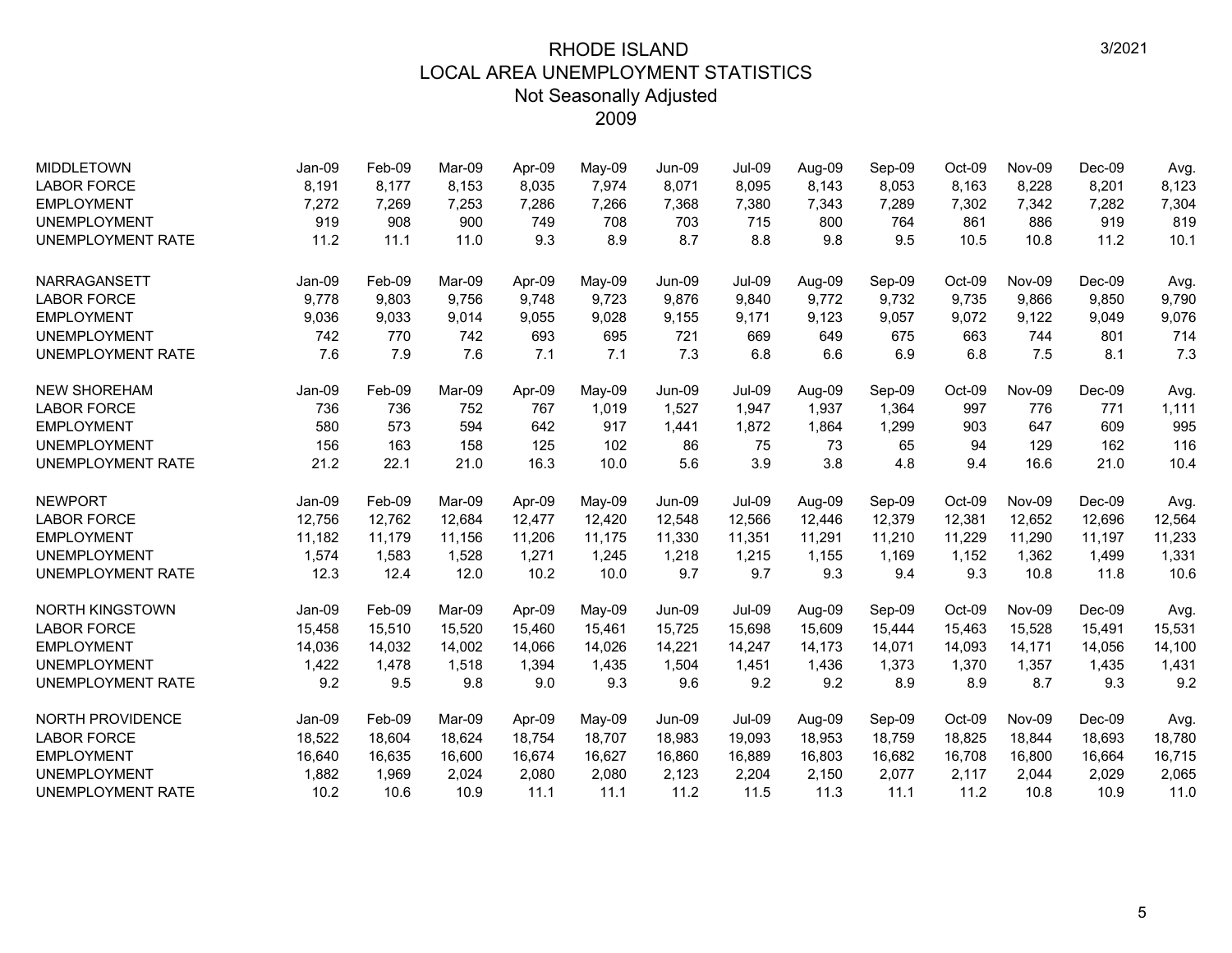| <b>NORTH SMITHFIELD</b>  | Jan-09 | Feb-09 | Mar-09 | Apr-09 | May-09 | Jun-09        | <b>Jul-09</b> | Aug-09 | Sep-09 | Oct-09 | <b>Nov-09</b> | $Dec-09$ | Avg.   |
|--------------------------|--------|--------|--------|--------|--------|---------------|---------------|--------|--------|--------|---------------|----------|--------|
| <b>LABOR FORCE</b>       | 6,569  | 6,581  | 6,599  | 6,595  | 6,575  | 6,711         | 6,758         | 6,735  | 6,593  | 6,626  | 6,698         | 6,656    | 6,641  |
| <b>EMPLOYMENT</b>        | 5,909  | 5,909  | 5,896  | 5,922  | 5,903  | 5,989         | 5,998         | 5,967  | 5,924  | 5,932  | 5,966         | 5,918    | 5,936  |
| <b>UNEMPLOYMENT</b>      | 660    | 672    | 703    | 673    | 672    | 722           | 760           | 768    | 669    | 694    | 732           | 738      | 705    |
| <b>UNEMPLOYMENT RATE</b> | 10.0   | 10.2   | 10.7   | 10.2   | 10.2   | 10.8          | 11.2          | 11.4   | 10.1   | 10.5   | 10.9          | 11.1     | 10.6   |
| <b>PAWTUCKET</b>         | Jan-09 | Feb-09 | Mar-09 | Apr-09 | May-09 | <b>Jun-09</b> | <b>Jul-09</b> | Aug-09 | Sep-09 | Oct-09 | Nov-09        | Dec-09   | Avg.   |
| <b>LABOR FORCE</b>       | 37,495 | 37,856 | 37,859 | 37,996 | 38,094 | 38,551        | 38,551        | 38,132 | 37,772 | 37,711 | 37,892        | 37,586   | 37,958 |
| <b>EMPLOYMENT</b>        | 32,652 | 32,644 | 32,573 | 32,722 | 32,627 | 33,084        | 33,142        | 32,971 | 32,733 | 32,788 | 32,967        | 32,696   | 32,800 |
| <b>UNEMPLOYMENT</b>      | 4,843  | 5,212  | 5,286  | 5,274  | 5,467  | 5,467         | 5,409         | 5,161  | 5,039  | 4,923  | 4,925         | 4,890    | 5,158  |
| <b>UNEMPLOYMENT RATE</b> | 12.9   | 13.8   | 14.0   | 13.9   | 14.4   | 14.2          | 14.0          | 13.5   | 13.3   | 13.1   | 13.0          | 13.0     | 13.6   |
| <b>PORTSMOUTH</b>        | Jan-09 | Feb-09 | Mar-09 | Apr-09 | May-09 | Jun-09        | <b>Jul-09</b> | Aug-09 | Sep-09 | Oct-09 | Nov-09        | $Dec-09$ | Avg.   |
| <b>LABOR FORCE</b>       | 9,336  | 9,364  | 9,315  | 9,266  | 9,208  | 9,340         | 9,349         | 9,320  | 9,236  | 9,202  | 9,307         | 9,332    | 9,298  |
| <b>EMPLOYMENT</b>        | 8,402  | 8,399  | 8,380  | 8,418  | 8,395  | 8,512         | 8,527         | 8,482  | 8,422  | 8,435  | 8,482         | 8,413    | 8,439  |
| <b>UNEMPLOYMENT</b>      | 934    | 965    | 935    | 848    | 813    | 828           | 822           | 838    | 814    | 767    | 825           | 919      | 859    |
| <b>UNEMPLOYMENT RATE</b> | 10.0   | 10.3   | 10.0   | 9.2    | 8.8    | 8.9           | 8.8           | 9.0    | 8.8    | 8.3    | 8.9           | 9.8      | 9.2    |
| <b>PROVIDENCE</b>        | Jan-09 | Feb-09 | Mar-09 | Apr-09 | May-09 | Jun-09        | <b>Jul-09</b> | Aug-09 | Sep-09 | Oct-09 | Nov-09        | $Dec-09$ | Avg.   |
| <b>LABOR FORCE</b>       | 78,769 | 79,290 | 79,099 | 79,283 | 79,800 | 80,845        | 81.696        | 80,744 | 79,746 | 79,631 | 79.861        | 79,306   | 79,839 |
| <b>EMPLOYMENT</b>        | 68,711 | 68,692 | 68,543 | 68,855 | 68,660 | 69,616        | 69,740        | 69,380 | 68,880 | 68,993 | 69,370        | 68,805   | 69,020 |
| <b>UNEMPLOYMENT</b>      | 10,058 | 10,598 | 10,556 | 10,428 | 11,140 | 11,229        | 11,956        | 11,364 | 10,866 | 10,638 | 10,491        | 10,501   | 10,819 |
| <b>UNEMPLOYMENT RATE</b> | 12.8   | 13.4   | 13.3   | 13.2   | 14.0   | 13.9          | 14.6          | 14.1   | 13.6   | 13.4   | 13.1          | 13.2     | 13.6   |
| <b>RICHMOND</b>          | Jan-09 | Feb-09 | Mar-09 | Apr-09 | May-09 | <b>Jun-09</b> | <b>Jul-09</b> | Aug-09 | Sep-09 | Oct-09 | Nov-09        | Dec-09   | Avg.   |
| <b>LABOR FORCE</b>       | 4,349  | 4,355  | 4,349  | 4,366  | 4,316  | 4,369         | 4,380         | 4,378  | 4,309  | 4,346  | 4,397         | 4,404    | 4,360  |
| <b>EMPLOYMENT</b>        | 3,988  | 3,988  | 3,980  | 3,997  | 3,986  | 4,042         | 4,048         | 4,026  | 3,999  | 4,006  | 4,028         | 3,994    | 4,007  |
| <b>UNEMPLOYMENT</b>      | 361    | 367    | 369    | 369    | 330    | 327           | 332           | 352    | 310    | 340    | 369           | 410      | 353    |
| <b>UNEMPLOYMENT RATE</b> | 8.3    | 8.4    | 8.5    | 8.5    | 7.6    | 7.5           | 7.6           | 8.0    | 7.2    | 7.8    | 8.4           | 9.3      | 8.1    |
| <b>SCITUATE</b>          | Jan-09 | Feb-09 | Mar-09 | Apr-09 | May-09 | <b>Jun-09</b> | <b>Jul-09</b> | Aug-09 | Sep-09 | Oct-09 | Nov-09        | $Dec-09$ | Avg.   |
| <b>LABOR FORCE</b>       | 6,502  | 6,514  | 6,536  | 6,556  | 6,520  | 6,627         | 6,727         | 6,688  | 6,514  | 6,581  | 6,537         | 6,487    | 6,566  |
| <b>EMPLOYMENT</b>        | 5,791  | 5,790  | 5,777  | 5,804  | 5,788  | 5,869         | 5,878         | 5,847  | 5,806  | 5,815  | 5,847         | 5,799    | 5,818  |
| <b>UNEMPLOYMENT</b>      | 711    | 724    | 759    | 752    | 732    | 758           | 849           | 841    | 708    | 766    | 690           | 688      | 748    |
| <b>UNEMPLOYMENT RATE</b> | 10.9   | 11.1   | 11.6   | 11.5   | 11.2   | 11.4          | 12.6          | 12.6   | 10.9   | 11.6   | 10.6          | 10.6     | 11.4   |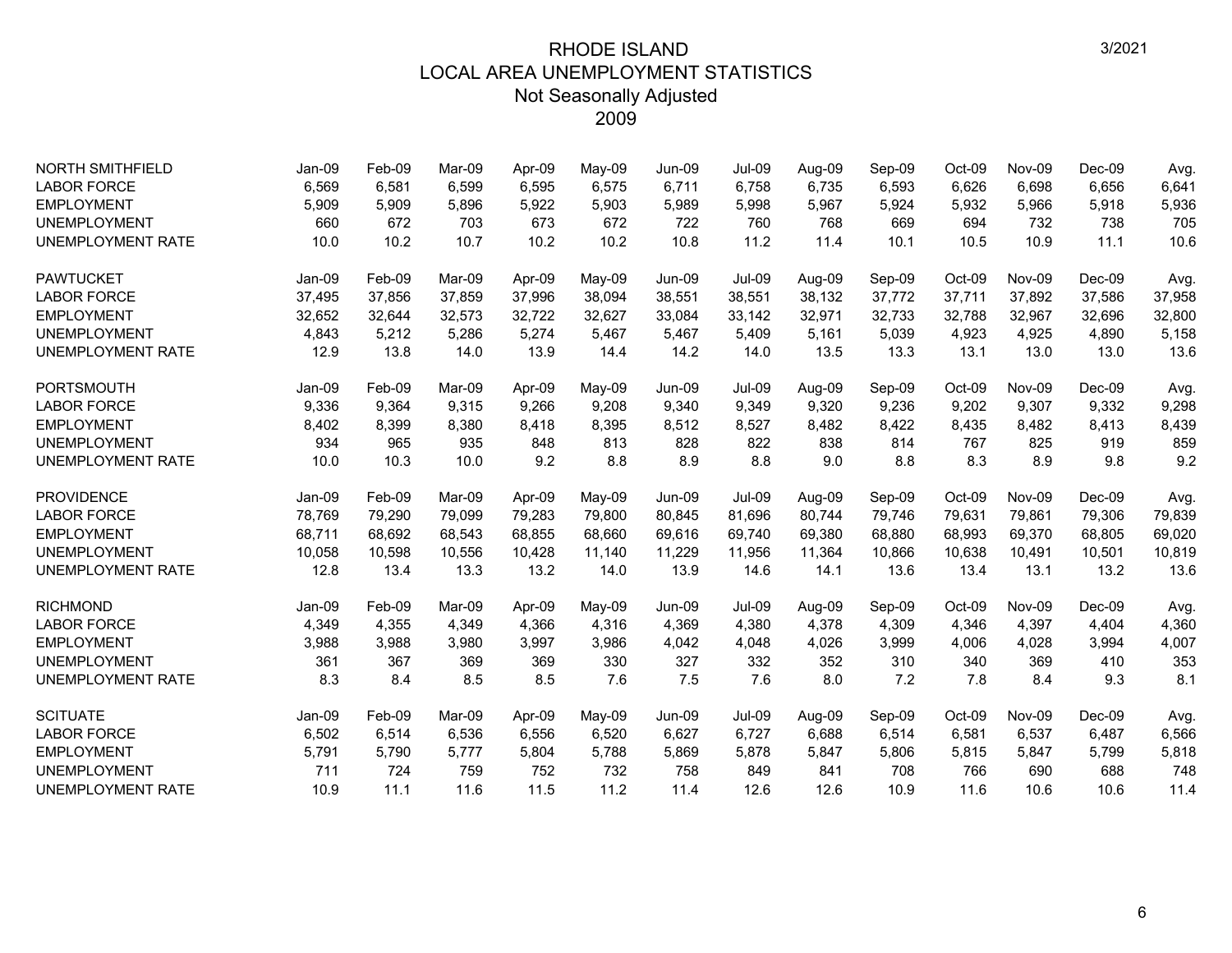| <b>SMITHFIELD</b>        | Jan-09 | Feb-09 | Mar-09 | Apr-09 | May-09 | <b>Jun-09</b> | <b>Jul-09</b> | Aug-09 | Sep-09 | Oct-09 | Nov-09 | $Dec-09$ | Avg.   |
|--------------------------|--------|--------|--------|--------|--------|---------------|---------------|--------|--------|--------|--------|----------|--------|
| <b>LABOR FORCE</b>       | 11,888 | 11,918 | 11,899 | 11,927 | 11,859 | 12,020        | 12,193        | 12,100 | 12,010 | 12,038 | 12,070 | 11,996   | 11,993 |
| <b>EMPLOYMENT</b>        | 10,656 | 10,652 | 10.629 | 10,677 | 10,647 | 10,795        | 10.815        | 10,759 | 10,682 | 10,698 | 10,758 | 10,671   | 10,703 |
| <b>UNEMPLOYMENT</b>      | 1,232  | 1,266  | 1,270  | 1,250  | 1,212  | 1,225         | 1,378         | 1,341  | 1,328  | 1,340  | 1,312  | 1,325    | 1,290  |
| <b>UNEMPLOYMENT RATE</b> | 10.4   | 10.6   | 10.7   | 10.5   | 10.2   | 10.2          | 11.3          | 11.1   | 11.1   | 11.1   | 10.9   | 11.0     | 10.8   |
| <b>SOUTH KINGSTOWN</b>   | Jan-09 | Feb-09 | Mar-09 | Apr-09 | May-09 | <b>Jun-09</b> | <b>Jul-09</b> | Aug-09 | Sep-09 | Oct-09 | Nov-09 | $Dec-09$ | Avg.   |
| <b>LABOR FORCE</b>       | 15,916 | 15,945 | 15,795 | 15,737 | 15,750 | 15,960        | 16,113        | 15,893 | 15,747 | 15,666 | 15,775 | 15,841   | 15,845 |
| <b>EMPLOYMENT</b>        | 14,278 | 14,274 | 14,243 | 14,308 | 14,267 | 14,465        | 14,490        | 14,417 | 14,313 | 14,337 | 14,414 | 14,298   | 14,342 |
| <b>UNEMPLOYMENT</b>      | 1,638  | 1,671  | 1,552  | 1,429  | 1,483  | 1,495         | 1,623         | 1,476  | 1,434  | 1,329  | 1,361  | 1,543    | 1,503  |
| <b>UNEMPLOYMENT RATE</b> | 10.3   | 10.5   | 9.8    | 9.1    | 9.4    | 9.4           | 10.1          | 9.3    | 9.1    | 8.5    | 8.6    | 9.7      | 9.5    |
| <b>TIVERTON</b>          | Jan-09 | Feb-09 | Mar-09 | Apr-09 | May-09 | <b>Jun-09</b> | <b>Jul-09</b> | Aug-09 | Sep-09 | Oct-09 | Nov-09 | $Dec-09$ | Avg.   |
| <b>LABOR FORCE</b>       | 8,693  | 8,694  | 8,676  | 8,631  | 8,569  | 8,675         | 8,735         | 8,687  | 8,524  | 8,539  | 8,638  | 8,622    | 8,640  |
| <b>EMPLOYMENT</b>        | 7,608  | 7,605  | 7,589  | 7,624  | 7,602  | 7,708         | 7,723         | 7,682  | 7,625  | 7,639  | 7,682  | 7,618    | 7,642  |
| <b>UNEMPLOYMENT</b>      | 1,085  | 1,089  | 1,087  | 1,007  | 967    | 967           | 1,012         | 1,005  | 899    | 900    | 956    | 1,004    | 998    |
| <b>UNEMPLOYMENT RATE</b> | 12.5   | 12.5   | 12.5   | 11.7   | 11.3   | 11.1          | 11.6          | 11.6   | 10.5   | 10.5   | 11.1   | 11.6     | 11.6   |
| <b>WARREN</b>            | Jan-09 | Feb-09 | Mar-09 | Apr-09 | May-09 | Jun-09        | <b>Jul-09</b> | Aug-09 | Sep-09 | Oct-09 | Nov-09 | $Dec-09$ | Avg.   |
| <b>LABOR FORCE</b>       | 6,267  | 6,292  | 6,238  | 6,264  | 6,231  | 6,273         | 6,335         | 6,318  | 6,202  | 6,294  | 6,351  | 6,321    | 6,283  |
| <b>EMPLOYMENT</b>        | 5,516  | 5,514  | 5,502  | 5,528  | 5,512  | 5,588         | 5,599         | 5,569  | 5,530  | 5,538  | 5,569  | 5,523    | 5,541  |
| <b>UNEMPLOYMENT</b>      | 751    | 778    | 736    | 736    | 719    | 685           | 736           | 749    | 672    | 756    | 782    | 798      | 742    |
| <b>UNEMPLOYMENT RATE</b> | 12.0   | 12.4   | 11.8   | 11.7   | 11.5   | 10.9          | 11.6          | 11.9   | 10.8   | 12.0   | 12.3   | 12.6     | 11.8   |
| <b>WARWICK</b>           | Jan-09 | Feb-09 | Mar-09 | Apr-09 | May-09 | <b>Jun-09</b> | <b>Jul-09</b> | Aug-09 | Sep-09 | Oct-09 | Nov-09 | $Dec-09$ | Avg.   |
| <b>LABOR FORCE</b>       | 48,229 | 48,466 | 48,383 | 48,534 | 48,551 | 49,208        | 49,441        | 49,035 | 48,649 | 48,714 | 49,026 | 48,682   | 48,743 |
| <b>EMPLOYMENT</b>        | 43,411 | 43,399 | 43.306 | 43,501 | 43,377 | 43,983        | 44,061        | 43.834 | 43,517 | 43,588 | 43,827 | 43,470   | 43,606 |
| <b>UNEMPLOYMENT</b>      | 4,818  | 5,067  | 5,077  | 5,033  | 5,174  | 5,225         | 5,380         | 5,201  | 5,132  | 5,126  | 5,199  | 5,212    | 5,137  |
| <b>UNEMPLOYMENT RATE</b> | 10.0   | 10.5   | 10.5   | 10.4   | 10.7   | 10.6          | 10.9          | 10.6   | 10.5   | 10.5   | 10.6   | 10.7     | 10.5   |
| <b>WEST GREENWICH</b>    | Jan-09 | Feb-09 | Mar-09 | Apr-09 | May-09 | Jun-09        | <b>Jul-09</b> | Aug-09 | Sep-09 | Oct-09 | Nov-09 | $Dec-09$ | Avg.   |
| <b>LABOR FORCE</b>       | 3,868  | 3,903  | 3,897  | 3,903  | 3,861  | 3,913         | 4,002         | 3,986  | 3,881  | 3,894  | 3,920  | 3,893    | 3,910  |
| <b>EMPLOYMENT</b>        | 3,504  | 3,503  | 3,495  | 3,512  | 3,500  | 3,548         | 3,555         | 3,537  | 3,511  | 3,517  | 3,537  | 3,508    | 3,519  |
| <b>UNEMPLOYMENT</b>      | 364    | 400    | 402    | 391    | 361    | 365           | 447           | 449    | 370    | 377    | 383    | 385      | 391    |
| <b>UNEMPLOYMENT RATE</b> | 9.4    | 10.2   | 10.3   | 10.0   | 9.3    | 9.3           | 11.2          | 11.3   | 9.5    | 9.7    | 9.8    | 9.9      | 10.0   |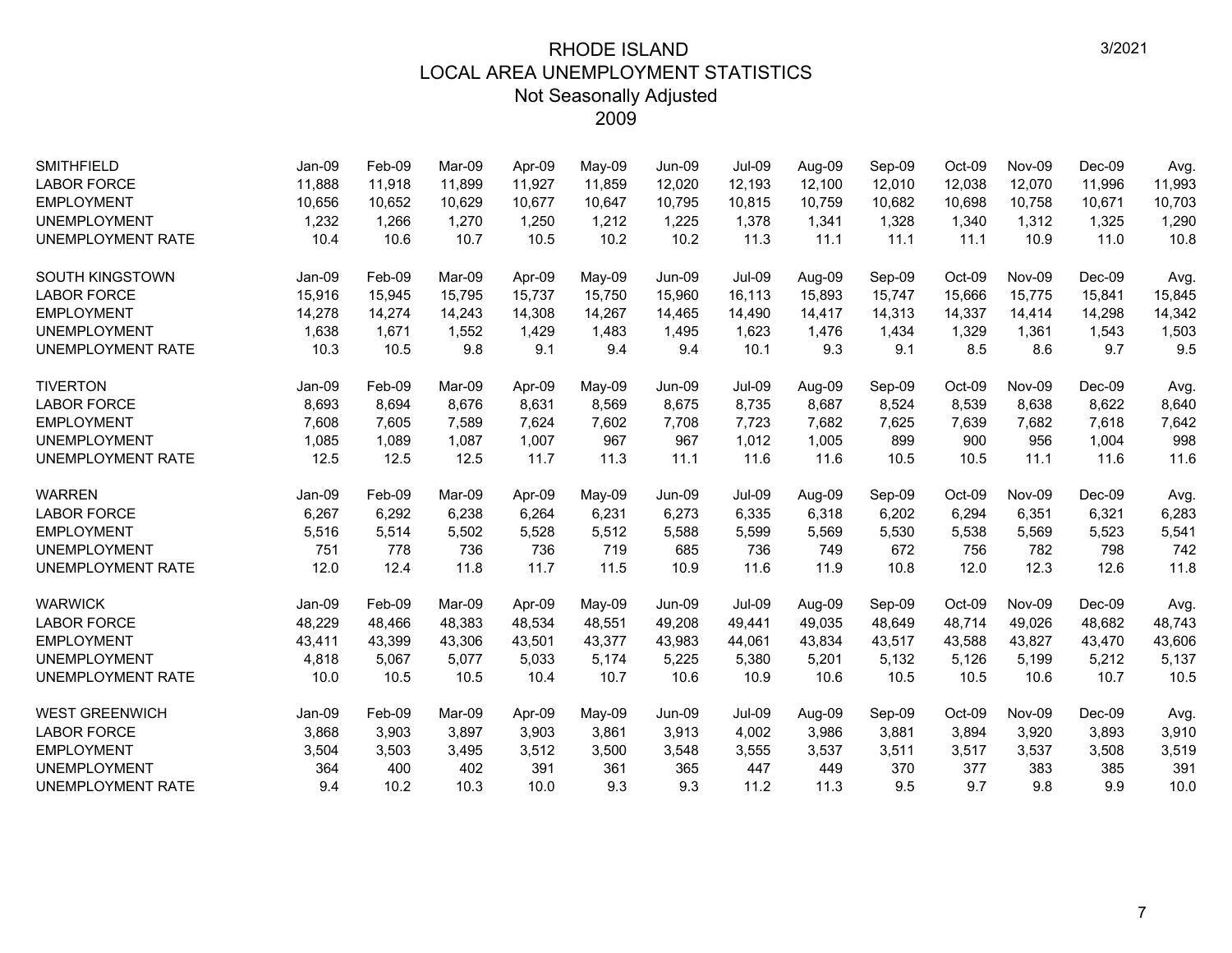| <b>WEST WARWICK</b>      | Jan-09   | Feb-09 | Mar-09 | Apr-09 | May-09 | <b>Jun-09</b> | <b>Jul-09</b> | Aug-09 | Sep-09 | Oct-09 | Nov-09 | Dec-09   | Avg.   |
|--------------------------|----------|--------|--------|--------|--------|---------------|---------------|--------|--------|--------|--------|----------|--------|
| <b>LABOR FORCE</b>       | 16,859   | 16,950 | 16,900 | 16,798 | 16,728 | 16,989        | 17,095        | 16,969 | 16,834 | 16,771 | 16,967 | 16,895   | 16,896 |
| <b>EMPLOYMENT</b>        | 14,777   | 14,773 | 14,742 | 14,809 | 14,767 | 14,972        | 14,998        | 14,922 | 14,812 | 14,838 | 14,919 | 14,800   | 14,844 |
| <b>UNEMPLOYMENT</b>      | 2,082    | 2,177  | 2,158  | 1,989  | 1,961  | 2,017         | 2,097         | 2,047  | 2,022  | 1,933  | 2,048  | 2,095    | 2,052  |
| <b>UNEMPLOYMENT RATE</b> | 12.3     | 12.8   | 12.8   | 11.8   | 11.7   | 11.9          | 12.3          | 12.1   | 12.0   | 11.5   | 12.1   | 12.4     | 12.1   |
| <b>WESTERLY</b>          | Jan-09   | Feb-09 | Mar-09 | Apr-09 | May-09 | <b>Jun-09</b> | <b>Jul-09</b> | Aug-09 | Sep-09 | Oct-09 | Nov-09 | $Dec-09$ | Avg.   |
| <b>LABOR FORCE</b>       | 13,635   | 13,532 | 13,567 | 13,424 | 13,360 | 13,568        | 13,810        | 13,662 | 13,282 | 13,322 | 13,225 | 13,197   | 13,465 |
| <b>EMPLOYMENT</b>        | 12,176   | 12,104 | 12,146 | 12,091 | 12,130 | 12,373        | 12,548        | 12,419 | 12,202 | 12,147 | 12,129 | 12,047   | 12,209 |
| <b>UNEMPLOYMENT</b>      | 1,459    | 1,428  | 1,421  | 1,333  | 1,230  | 1,195         | 1,262         | 1,243  | 1,080  | 1,175  | 1.096  | 1,150    | 1,256  |
| UNEMPLOYMENT RATE        | 10.7     | 10.6   | 10.5   | 9.9    | 9.2    | 8.8           | 9.1           | 9.1    | 8.1    | 8.8    | 8.3    | 8.7      | 9.3    |
| <b>WOONSOCKET</b>        | Jan-09   | Feb-09 | Mar-09 | Apr-09 | May-09 | Jun-09        | <b>Jul-09</b> | Aug-09 | Sep-09 | Oct-09 | Nov-09 | $Dec-09$ | Avg.   |
| <b>LABOR FORCE</b>       | 22,144   | 22,236 | 22,236 | 22,337 | 22,376 | 22,662        | 22,697        | 22,508 | 22,449 | 22,425 | 22,671 | 22,553   | 22,441 |
| <b>EMPLOYMENT</b>        | 19,332   | 19,327 | 19,285 | 19,373 | 19,319 | 19,587        | 19,621        | 19,519 | 19,381 | 19,412 | 19,517 | 19,359   | 19,419 |
| <b>UNEMPLOYMENT</b>      | 2,812    | 2,909  | 2,951  | 2,964  | 3,057  | 3,075         | 3,076         | 2,989  | 3,068  | 3,013  | 3,154  | 3,194    | 3,022  |
| UNEMPLOYMENT RATE        | 12.7     | 13.1   | 13.3   | 13.3   | 13.7   | 13.6          | 13.6          | 13.3   | 13.7   | 13.4   | 13.9   | 14.2     | 13.5   |
| <b>BRISTOL COUNTY</b>    | Jan-09   | Feb-09 | Mar-09 | Apr-09 | May-09 | Jun-09        | <b>Jul-09</b> | Aug-09 | Sep-09 | Oct-09 | Nov-09 | Dec-09   | Avg.   |
| <b>LABOR FORCE</b>       | 27,155   | 27,216 | 27,097 | 27,118 | 27,101 | 27,389        | 27,584        | 27,413 | 27,118 | 27,186 | 27,376 | 27,319   | 27,256 |
| <b>EMPLOYMENT</b>        | 24,291   | 24,283 | 24,232 | 24,343 | 24,273 | 24,611        | 24,658        | 24,527 | 24,351 | 24,391 | 24,525 | 24,322   | 24,401 |
| <b>UNEMPLOYMENT</b>      | 2,864    | 2,933  | 2,865  | 2,775  | 2,828  | 2,778         | 2,926         | 2,886  | 2,767  | 2,795  | 2,851  | 2,997    | 2,855  |
| UNEMPLOYMENT RATE        | 10.5     | 10.8   | 10.6   | 10.2   | 10.4   | 10.1          | 10.6          | 10.5   | 10.2   | 10.3   | 10.4   | 11.0     | 10.5   |
| <b>KENT COUNTY</b>       | $Jan-09$ | Feb-09 | Mar-09 | Apr-09 | May-09 | <b>Jun-09</b> | <b>Jul-09</b> | Aug-09 | Sep-09 | Oct-09 | Nov-09 | $Dec-09$ | Avg.   |
| <b>LABOR FORCE</b>       | 96,704   | 97,078 | 96,901 | 97,124 | 96,879 | 98,219        | 98,752        | 98,168 | 97,152 | 97,263 | 97,981 | 97,327   | 97,463 |
| <b>EMPLOYMENT</b>        | 86,479   | 86,456 | 86,270 | 86,660 | 86,411 | 87,617        | 87,774        | 87,319 | 86,687 | 86,831 | 87,307 | 86,600   | 86,868 |
| <b>UNEMPLOYMENT</b>      | 10,225   | 10,622 | 10,631 | 10,464 | 10,468 | 10,602        | 10,978        | 10,849 | 10,465 | 10,432 | 10,674 | 10,727   | 10,595 |
| UNEMPLOYMENT RATE        | 10.6     | 10.9   | 11.0   | 10.8   | 10.8   | 10.8          | 11.1          | 11.1   | 10.8   | 10.7   | 10.9   | 11.0     | 10.9   |